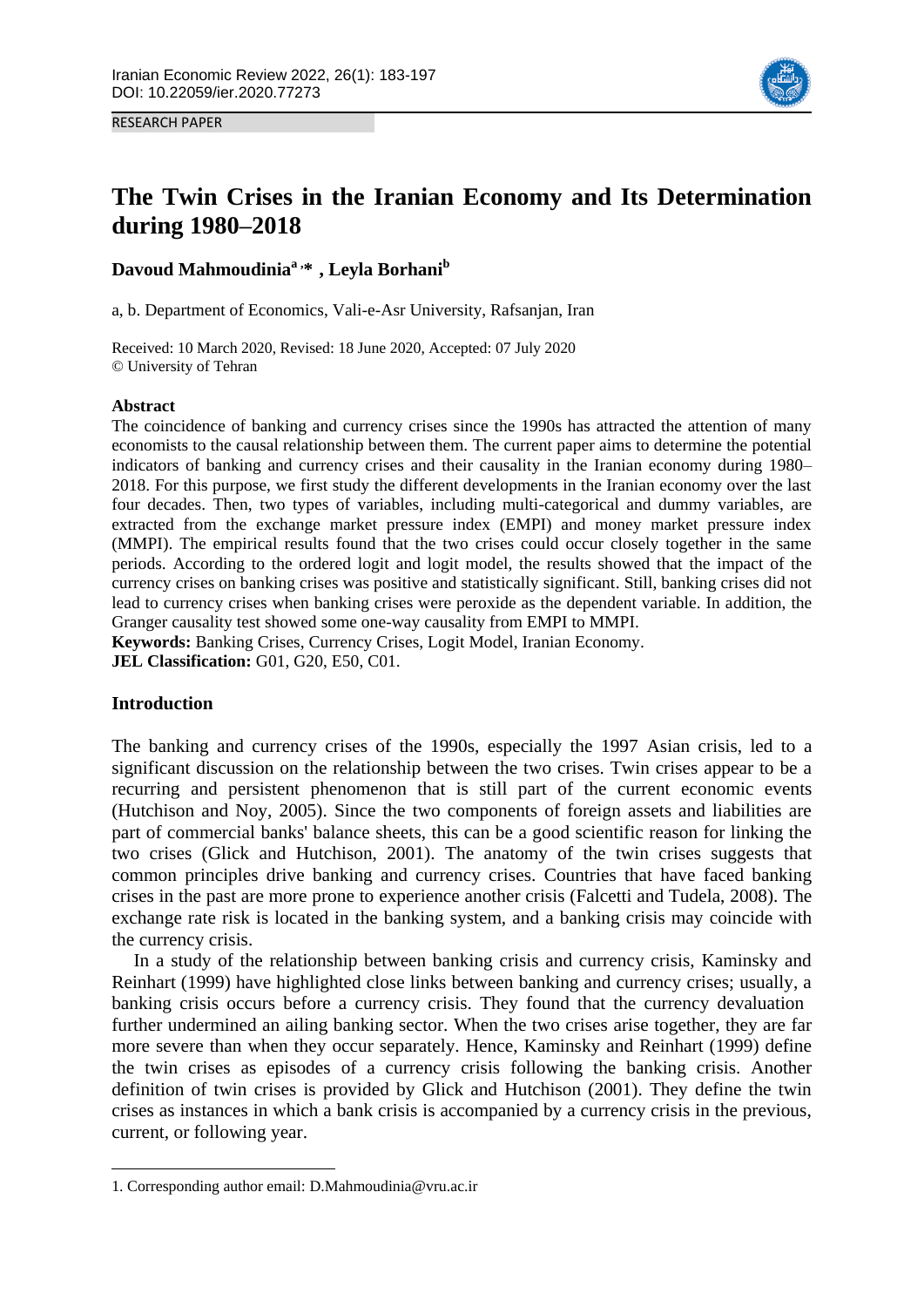On the other hand, the currency may be supported through central bank reserves, leading to a sudden drop in resources with the currency crisis. Authorities may repel attacks by raising interest rates (Eichengreen and Rose, 1999). So, twin crises are far more costly than personal crises associated with a more significant economic recession (Von Hagen and Ho, 2003). Bordo et al. (2001) have considered that twin crises are twice as disruptive as currency crises, which are, in turn, twice as disruptive as banking crises. Given that the economic systems in developing countries are structured differently from those of developed countries, the variables affecting the crisis may be different because of the heterogeneity across countries. In addition, even if the origins of the crisis are homogeneous in some countries, the degree to which they affect the likelihood of a crisis occurring may differ from one country to another (Mariano et al., 2004).

In connection with the banking crisis, Laeven and Valencia (2008; 2013; and 2018) met two requirements for diagnosing a banking crisis: the first requirement is 'financial distress in the banking system'. This situation may be accompanied by the high share of unconventional loans, bank closures, and the rising fiscal restructuring costs of the banking sector. Secondly, there should be significant policy interventions in response to the high losses in the banking system.

Also, Boonman (2019) divides the definition of a currency crisis in two general categories concerning the currency crises. The first category is the practical depreciation approach, in which currency crisis is defined as the depreciation of currency significantly, where "significantly" varies among multiple definitions. The second one is the exchange market pressure approach. Eichengreen et al. (1995) designed the EMPI. In addition to the depreciation of the currency, it includes periods of the incredible stress of the exchange rate.

In the old crisis models, little attention has been paid to the interaction between the banking and currency crises. It should be noted that many studies have investigated the crisis and its determinants separately. However, since the 1990s, twin crises have attracted the attention of many economists because of the high costs they can impose on the countries experiencing these crises. Today, a growing body of empirical studies investigating the relationship between the two crises. For example, Von Hagen and Ho (2007), Falketti and Tadella (2008), Kaminski and Reinhart (1999), and Rossi (1999), using dummy variables, have investigated the relationship between the two crises.

The study of Iran's economy shows that severe fluctuations and instability in exchange rates, inflation, the ratio of government debt, banks reserves, and M2 have coincided with the banking and currency crises. Statistically and empirically, in the 1980s, the average government debt to GDP was more than 50%; economic growth was also negative in 1983 and 1984. At the end of 1984, the real growth rate of the currency increased by more than 100%. During this period, the Iranian economy experienced negative growth in exports and credit. Moreover, the growth of bank debt to the central bank in late 1984 increased from - 0.06 to 0.12%.

On the other hand, in late 1989 and early 1990, government debt rose to more than 50%. In some seasons, the real exchange rate experienced a sharp rise. Also, during this period, the Iranian economy experienced negative growth in actual money, with the development of the debt to foreign reserves by more than 20% and negative credit growth. However, in the early 1990s, the turmoil in the economy caused significant fluctuations in macroeconomic variables. So, in some seasons of 1992 and 1993, the growth of the real money became hostile, and the bank debt experienced a sharp increase.

Furthermore, at the end of 1992, the real exchange rate experienced a growth of more than 40%. Nevertheless, negative growth in exports and more than 100% in foreign debt to foreign assets in late 1993 could be regarded as another sign of this period. Also, in some seasons of 1995, the bank debt growth was more than 100%, the growth rate was close to zero, and the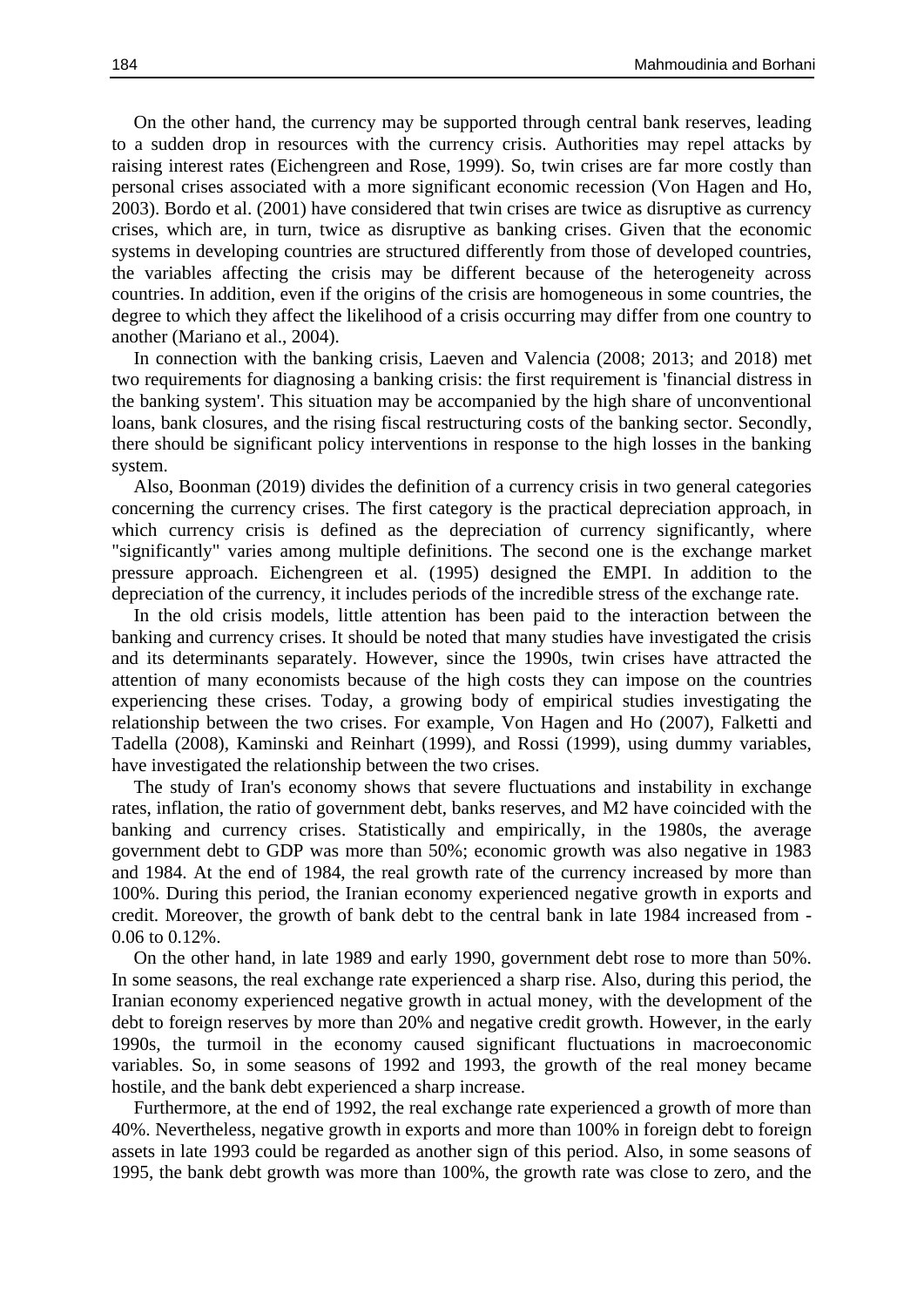average inflation was 47%, with a sharp fluctuation of the exchange rate. In 2008, economic growth reached a rate of about 0%, and export growth was negative; also, the deficit to GDP ratio was roughly 0.057%. In early 2014, the growth of the bank debt increased to more than 13%, and inflation was about 30%.

To the best of our knowledge, no study has yet been done on the twin crisis in the Iranian economy. However, several papers have studied banking and currency crises separately. For example, Mahmoudinia (2019), Zarei and Komeijani (2015), and Moshiri and Nadali (2013) have investigated banking crises and their determinants in the Iranian economy; also, some studies, e.g., Yavari et al. (2019) and Nasrollahi (2017), have considered the early warning system of currency crises in Iran. Therefore, the purpose of this paper has been to fill this gap in the empirical literature for the Iranian economy.

The remainder of the paper is organized as follows. Section 2 briefly summarizes the existing literature on the two crises. Section 3 presents stylized facts on the Iranian economic system and the factors affecting the occurrence of crises. Section 4 is concerned with the different proxies for currency and banking crises and describes the methods. Then, section 5 discuss the data set and the empirical analysis. Finally, section 6 draws the conclusion.

#### **Literature Review**

The literature on the relationship between banking and currency crises may be attributed to many channels of causation. Several papers have been theoretical reviews of the relationship between the two crises.

Some studies have been focused on causality from the banking crises to the currency crises. In this context, the noncompliance in the bank balance sheets by borrowing foreign currency and lending domestic money could lead to currency crises. Conversely, some studies have found that the currency crises could lead to the banking crises. In this case, it is assumed that the banks are indebted to foreign currency. Therefore, the increase in shock caused by the foreign interest rate or domestic interest rate spreads the currency crisis to the banking system (Eijffinger and Karatas, 2019).

Among other studies, Obstfeld (1995) argued that a troubled domestic banking sector might lead to the devaluation of the domestic currency if policymakers preferred inflation over exchange rate stability to reduce pressure on the damaged banking sector. Velasco (1987) and Miller (1999) showed that under a fixed exchange rate, with the occurrence of a banking crisis as a result of the banking run, the central bank that financed the bailout of the troubled banking system by printing money could contribute to currency attack and currency crisis. Mishkin (1996) considered that when more share of bank liability was determined in a foreign currency, banks would be weaker if devaluation occurred. Gonzalez-Hermosillo (1996) demonstrated that banking problems might lead to the large outflows of capital, precipitating a currency crisis in a poorly developed financial system, when agents preferred the foreign assets to the domestic assets.

There are some empirical studies on the relationship between banking crises and currency crises. In the following, we briefly describe the results obtained from the empirical studies that are relevant to this paper.

Kaminsky and Reinhart (1999) studied the causal relationship between the two crises for several industrial and developing countries from the 1970s to the 1990s. To identify the currency and banking crises, they used the index of speculative pressure and the events method (characteristics such as bank closures, mergers, deposit freezes, and government interventions), respectively. They found that in the 1980s and 1990s, there was a close link between the two crises; usually, a banking crisis occurred before a currency crisis, and the currency crisis deepened the banking crisis.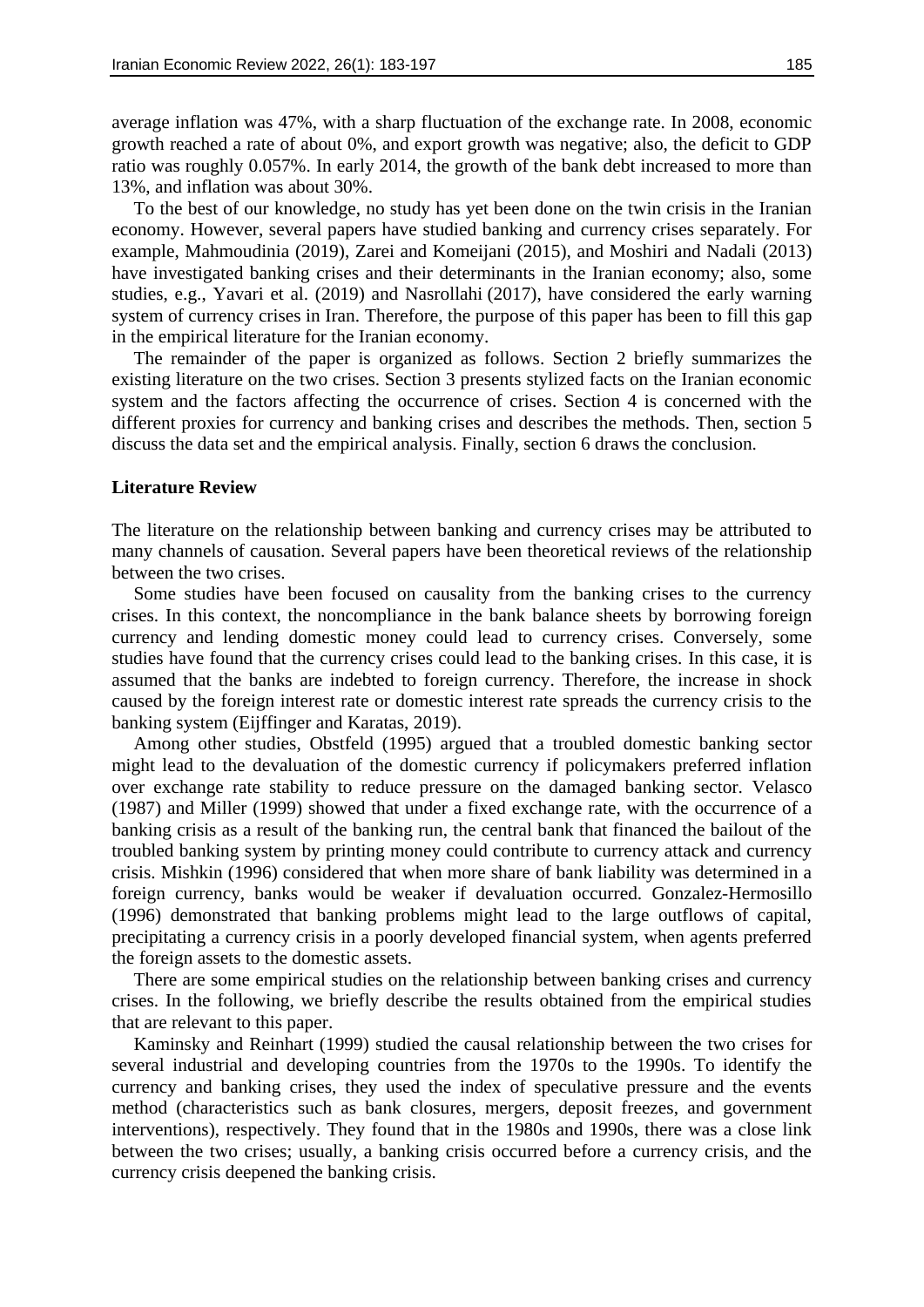Rossi (1999) estimated a logit model for banking crises to investigate the causal effect of the banking crisis on the currency crisis. However, this study restricted its analysis to a sample of annual data for 15 developing countries from 1990 to 1997. It was found that lagged banking crises helped predict the currency crisis, while the past currency crisis was not a leading indicator of the banking crisis.

Glick and Hutchison (2001) used dummy variables similar to the Kaminsky and Reinhart (1999) method to identify the relationship between the two crises. However, they used the real exchange rate rather than the nominal exchange rate and multivariate Probit models to identify the relationship between the two crises for 90 developed and developing countries between 1975–1997. They found that twin crises were more common in developing countries and emerging markets than in industrialized countries. So, there was a strong correlation between the two crises in the emerging markets. Moreover, Falcetti and Tudela (2008) investigated the causal relationship between the banking and currency crises using quarterly data from 1980Q1 to 2010Q4 in the emerging markets. Unlike Kaminsky and Reinhart (1999), they concluded that there was no evidence of a significant causal link between the two crises, but common fundamentals drove the two crises.

Von Hagen and Ho (2007) identified the currency and banking crises by two continuous variables, the EMPI and MMPI, respectively. They used a sample of 49 countries and annual data from 1980 to 2004. Their empirical results showed that the frequency of twin crises increased over time. In addition, they found that past banking crises helped to predict currency crises and vice versa. Jing (2015) investigated the relationship between banking and currency crises in 94 developing countries using high-frequency data from 1980Q1 to 2010Q4. In this study, the two types of crises were considered by three continuous, multilevel, and dummy variables based on market pressure indexes, as well as a dummy variable. Their results showed that currency crises tended to lead to banking and vice versa. Only when banking crises were peroxided by dummies based on the market pressure indexes the banking crisis did not cause the currency crisis.

Ari and Cergibozan (2016) considered the link between banking and currency crises and its determination using the multivariate logit model for 1990–2013. Their results showed that some macroeconomic variables, e.g., excessive fiscal deficits, the rise of short-term external debt, overvaluation, and external adverse shocks, led to the currency crises in the Turkish economy, such that banking crises could be affected by excessive money supplies and short bank positions. Eijffinger and Karatas (2019), using Panel data Probit and bivariate Probit models, considered the links between currency and banking crises for 21 developed and developing counties. Their findings indicated that banking crises tended to precede currency crises, and currency crises helped to predict future banking crises. Also, their results showed that the currency crises had a robust leading effect on the banking crises. Filippopoulou et al. (2020) employed the multivariate binary logit model to predict the banking crisis in the Eurozone. They found that most of the risk indicators used by the European Systemic Risk Board were significant in forecasting the systemic banking crisis.

Regarding the Iranian economy, Yavari et al. (2019), using the bounds testing approach, considered the currency crises incidence over the period from 1988:02 to 2016:02. Their results showed that some reasons such as the growth of oil export earnings, the ratio of loans to banks' deposits, the decline in the industrial production growth, and the increase in the ratio of central bank claims on the government to the monetary base led to a rise in the currency crisis. Mahmoudinia (2019) investigated the central bank monetary policy on banking crises in the Iranian economy seasonally during the period 1973–2016. In this study, the bank crises were identified in the framework of the adjusted index of the money market pressure. The empirical results showed that Iran's economy had experienced banking crises in the early 1979, the late 1990, and the time between 1994 and 1996, as well as between 2013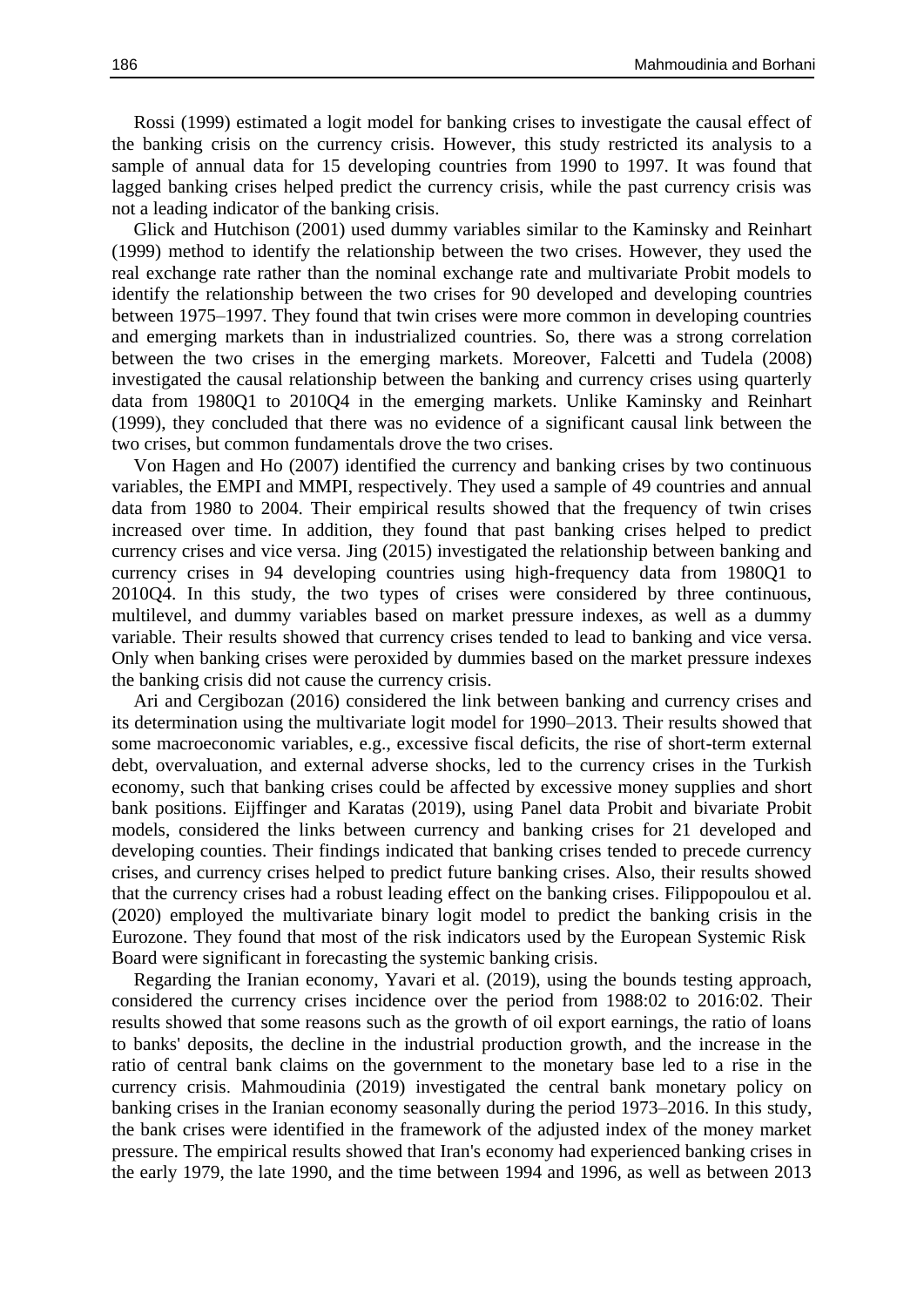and 2015. On the other hand, the results showed that the central bank's expansionary monetary policy had played a significant role in the banking crises.

#### **A Review of Important Events in the Iranian Economy (1980–2018)**

With the occurrence of the Islamic Revolution and the onset of the Iran-Iraq war in the 1980s, the Iranian economy experienced severe financial tensions. The deterioration of banking conditions, such as the closure, mergers, and acquisitions of banks and the unstable political environment, led to some monetary and financial uncertainty in the Iranian economy during this decade. The existing fragility had severe economic consequences. So, in 1984Q2, the GDP growth was at its lowest level, by -7%, and the nominal interest rate was at its highest level in this decade. After the revolution, government intervention in the foreign exchange market increased. To prevent capital flight, the government imposed restrictions on current and capital accounts transactions.

Moreover, the country's currency system had been extended to the multiple-exchange rate one. In addition, the reduction of oil exports and their price had caused a decline in oil revenues. These factors exerted considerable pressure on the foreign exchange market. The actual foreign exchange rate raised by 52%, and the national currency fell by 29% in 1984Q2, leading to the loss of 8% of the international reserves. The liquidity ratio to Foreign Reserve increased to 7% in this period.

The late 1989 and early 1990 coincided with the end of the imposed war and the post-war rebuilding period; Iran's economy, on the one hand, was facing rising government expenditures, falling oil revenues, and aggravated foreign debt crisis. Hence, the real exchange rate raised dramatically from 10% growth in 1989Q4 to 130% growth in 1990Q1. On the other hand, the central bank's policy shifted to an expansionary policy, and government borrowing to compensate for war losses increased. These factors all led to high liquidity and inflation. So, policymakers raised interest rates to control liquidity. The nominal interest rate raised to 13% in 1990Q2. However, they failed to meet their targets because, during this period, central bank claims on banks, as an essential indicator of monetary base and liquidity changes, had been increased by 35%, worsening the liquidity condition. Simultaneously, this period was accompanied by currency instability, and the real exchange rate was raised by 45%, leading to a fall of international reserves by -4%. The liquidity ratio to foreign reserve increased to 6% and 5% in 1990Q1 and 1990Q2, respectively. As a result, the Iranian economy again experienced economic growth of 4% in the 1990Q2 period.

In 1993, the government implemented a policy of economic adjustment in financial liberalization and the exchange rate unification, changing the multiple exchange rates policy to a single exchange rate one. Because of the lack of coordination of all country policies to ensure a unified exchange rate, the implementation of this plan had severely fluctuated the foreign exchange market. This increased government obligations for foreign currency debts and foreign currency debt increased by 860% in 1993Q2. The actual exchange rate rose to 42% in 1993Q1 and 4% in 1993Q2. The government faced a severe budget deficit; as a result, the monetary base grew by 8.4% in 1993Q1, 8.2% in 1993Q2, and 5% in 1993Q4, providing greater vulnerability to the liquidity problems. Another condition of the Iranian economy in 1993 was the increase in central bank claims on banks. These debts were associated with 86%, 8%, and 60% for the 1993Q1, 1993Q2, and 1993Q4 periods, respectively. These factors increased inflation to 20% in 1993Q1 and 1993Q2, and 22% in 1993Q4.

The unified exchange rate policy failed in 1995 because of falling oil prices and overdue foreign debt repayments. The unprecedented expansion of the liquidity measure due to the poor management of the liquidity and the banks' overdrafts from the central bank discount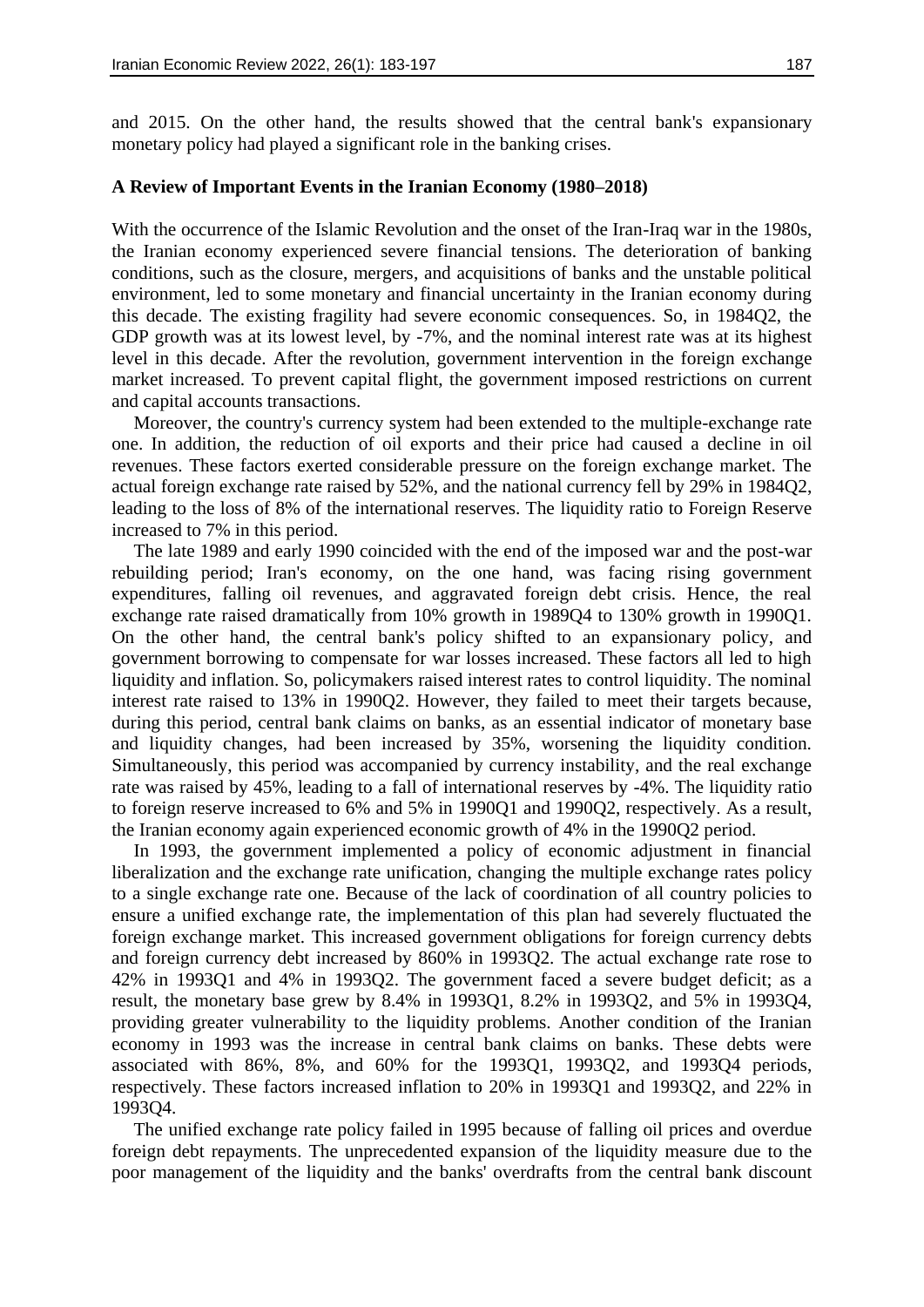window caused the central bank claims on banks to be in a high position. The growth of these liabilities reached 77% in 1995Q1, 14% in 1995Q2, and 109% in 1995Q3. On the other hand, the rising inflation trend in the 1990s led to inflation at its highest level in 1995 during the last four decades. Inflation rates reached 49% in 1995Q1, 51% in 1995Q2, and 50% in 1995Q3. As a result, the liquidity ratio to foreign reserve increased to 2% in 1995Q2 and 8% in 1995Q3.

In 2001, with the rise of oil prices, the foreign exchange rate began to decline. So, the real exchange rate growth decreased by -12% in 2001Q4. The government, again, implemented multiple exchange rate policies in 2002. However, this time, due to the abundance of oil revenues, it continued its operations without the challenges of its first experience (1993) until 2009. The foreign exchange rate did not change significantly. Increasing the oil revenues led to a monetary base growth, and the economic base in 2006Q1 reached a record of 31% growth over the past four decades.

With the beginning of international sanctions against Iran in 2011, the unified exchange rate policy did not continue. As sanctions were intensified, restrictions on foreign exchange resources occurred, and the exchange rate immediately increased. Iran's economy in 2014 witnessed an unprecedented increase in economic sanctions. Due to the sanctions mentioned above, oil sales revenue declined, and the successive government budget deficit led to a rise in government borrowing from the central bank. These factors increased the monetary base by 19% in 2014Q1.

On the other hand, the expansionary policy of the central bank during this period had a significant effect on the increase of liquidity, and the liquidity growth reached 16%. Increasing the liquidity led to the high inflation of about 22%, and speculative activity moved to the currency market, raising the real exchange rate by 108% in 2014Q1. Banks' interest rate jumped to 22% in 2014Q2. During this period, we saw quasi-money and liquidity growth of about 6% and 4%, respectively. In addition, the central bank claims on banks increased to 12%, inflation reached 18.24%, and the real exchange rate raised by 29%.

A review of the Iranian economic events shows that some periods associated with bank instability experienced currency instability at the same time. According to these events, we can state that banking activity has been the main factor in spreading such instability in the economy. The statistical results showed that from the revolution until 2018, the average liquidity growth had been 26%, while the average economic growth had been less than 2%. One of the main reasons for the expansion of liquidity in recent years has been the creation of excessive money by the banking system. So, the share of the banking system in creating liquidity in 2018 had reached 85%.

On the other hand, increasing liquidity and sanctions against Iran have recently challenged foreign exchange rate management. The poor banking system has closed the central bank's hands-on currency defense. As sanctions intensified, foreign exchange resources were declined. These factors led to an increase in the foreign exchange rate from 200 Rials at the beginning of the revolution to 107,832 Rials in 2018.

#### **Methodology**

#### *Defining Currency Crises and Banking Crises*

According to IMF (1998), a currency crisis occurs when a speculative attack on the exchange value of a currency leads to the sharp depreciation of the currency or makes policymakers defend the currency by sharply increasing short-term interest rates or expending a large number of foreign reserves. Furthermore, Eichengreen et al. (1996) believe that currency crises develop under severe speculative pressure, while Glick and Moreno (1999) have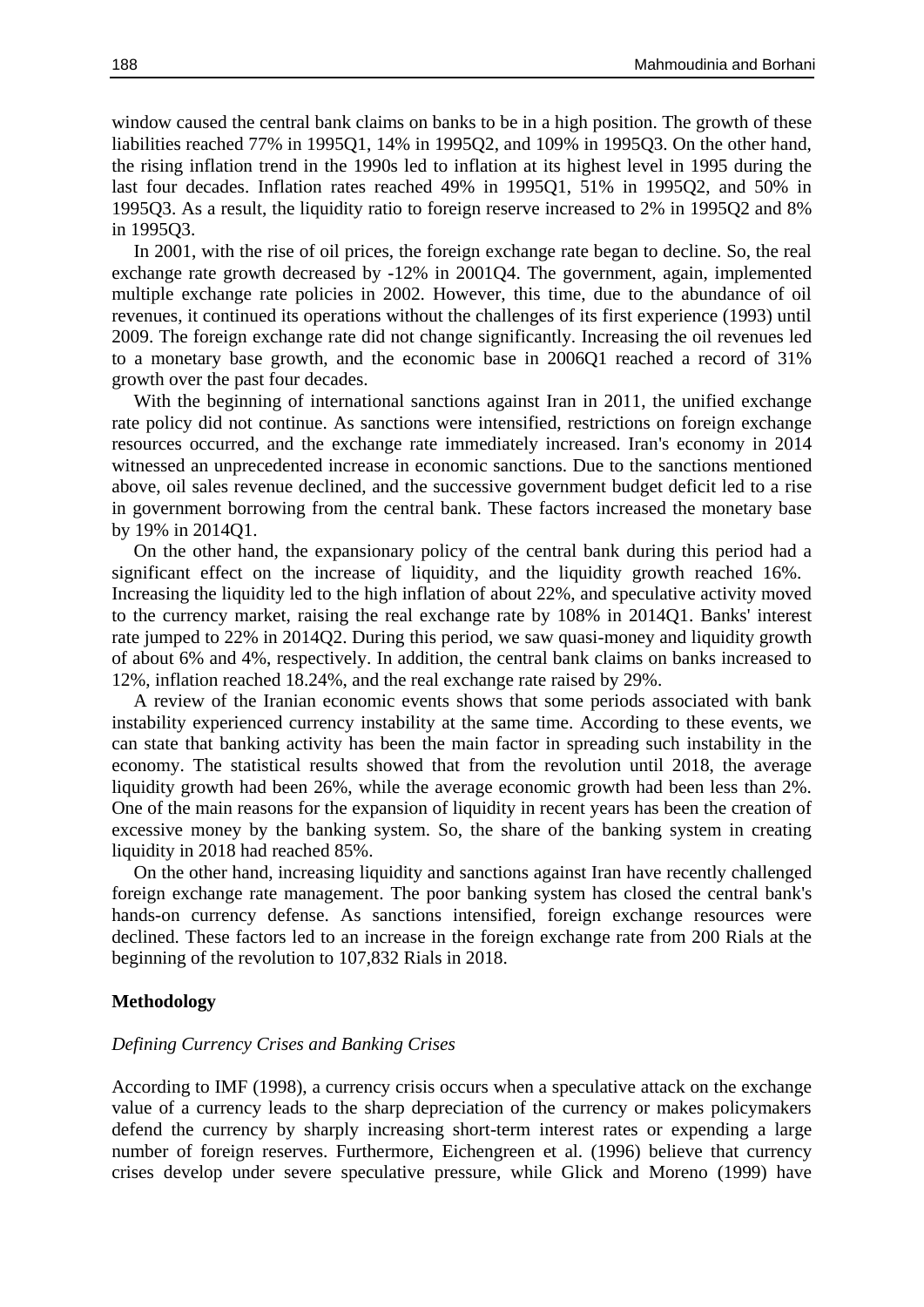defined currency crises as a significant depreciation or the devaluation episode.

In this study, we apply the EMPI, as introduced by Kaminsky and Reinhart (1999) and modified by Jing (2016), as a proxy for the currency crises. The crises index is made up of quarterly changes in the real exchange rate, changes in the nominal interest rate, and changes in the foreign reserves, as weighted by  $w_1$ ,  $w_2$ ,  $w_3$ , which are represented as follows:

$$
EMPI = w_1 \left(\frac{\Delta E_t}{E_t}\right) + w_2 \left(\frac{\Delta i_t}{i_t}\right) - w_3 \left(\frac{\Delta FR_t}{FR_t}\right) \tag{1}
$$

Where  $\Delta$  is the difference operator,  $E_t$  is the real exchange rate, i is the nominal interest rate, and FR is the foreign reserve. The weights fall in the interval  $(0, 1]$ ; it can be calculated as follows:

$$
w_1 = \left(\frac{\frac{1}{\sigma_E}}{\frac{1}{\sigma_E} + \frac{1}{\sigma_i} + \frac{1}{\sigma_{FR}}}\right), w_2 = \left(\frac{\frac{1}{\sigma_i}}{\frac{1}{\sigma_E} + \frac{1}{\sigma_i} + \frac{1}{\sigma_{FR}}}\right), w_3 = \left(\frac{\frac{1}{\sigma_{FR}}}{\frac{1}{\sigma_E} + \frac{1}{\sigma_i} + \frac{1}{\sigma_{FR}}}\right)
$$
(2)

Here,  $\sigma_E$ ,  $\sigma_i$  and  $\sigma_{FR}$  are the standard deviations of the three components. Also, the real exchange rate is calculated by the following equation:

$$
E = nominal \; exchange \; rate \times \frac{p^*}{p} \tag{3}
$$

Where  $p$  and  $p^*$  are the consumer price index in Iran and the United states, respectively. A positive index value of Eq.  $(1)$  indicates the increased *EMPI* stem from any combination of depreciation, the increase of the nominal interest rates, or the decrease of the foreign reserves.

In addition, the IMF (1998) defines a banking crisis as a situation in which bank runs persuade them to suspend the internal convertibility of their liabilities or to compel governments to intervene to prevent this by extending assistance on a large scale. However, Von Hagen and Ho (2007) define banking crises as periods in which the demand for liquidity in the money market is excessive. In this study, we employed the MMPI index as constructed by Von Hagen and Ho (2007); it has been modified by Jing (2015), which is shown by Eq.  $(4)$ :

$$
MMPI = w_1 \Delta \varphi_t + w_2 \Delta i_t \tag{4}
$$

In this equation,  $\varphi_t$  is the ratio of the central bank reserves to total bank deposits, and i is the nominal interest rate. Also, the weights  $w_1$  and  $w_2$  are estimated as follows:

$$
w_1 = \left(\frac{\frac{1}{\sigma_{\varphi}}}{\frac{1}{\sigma_{\varphi}} + \frac{1}{\sigma_i}}\right), w_2 = \left(\frac{\frac{1}{\sigma_i}}{\frac{1}{\sigma_{\varphi}} + \frac{1}{\sigma_i}}\right)
$$
\n<sup>(5)</sup>

Where  $\sigma_{\varphi}$  and  $\sigma_i$  are the standard deviations of  $\Delta \varphi_t$  and  $\Delta i_t$ , respectively. According to Eq. (4), a banking crisis index is characterized by increasing the stock of central bank reserves, a sharp increase of short-term interest rates, or both.

#### *Relationship Between EMPI and MMPI*

In this section, to consider the relationship between currency and banking crises, we employed the EMPI and MMPI, which are calculated from Equations 1 and 4. As can be seen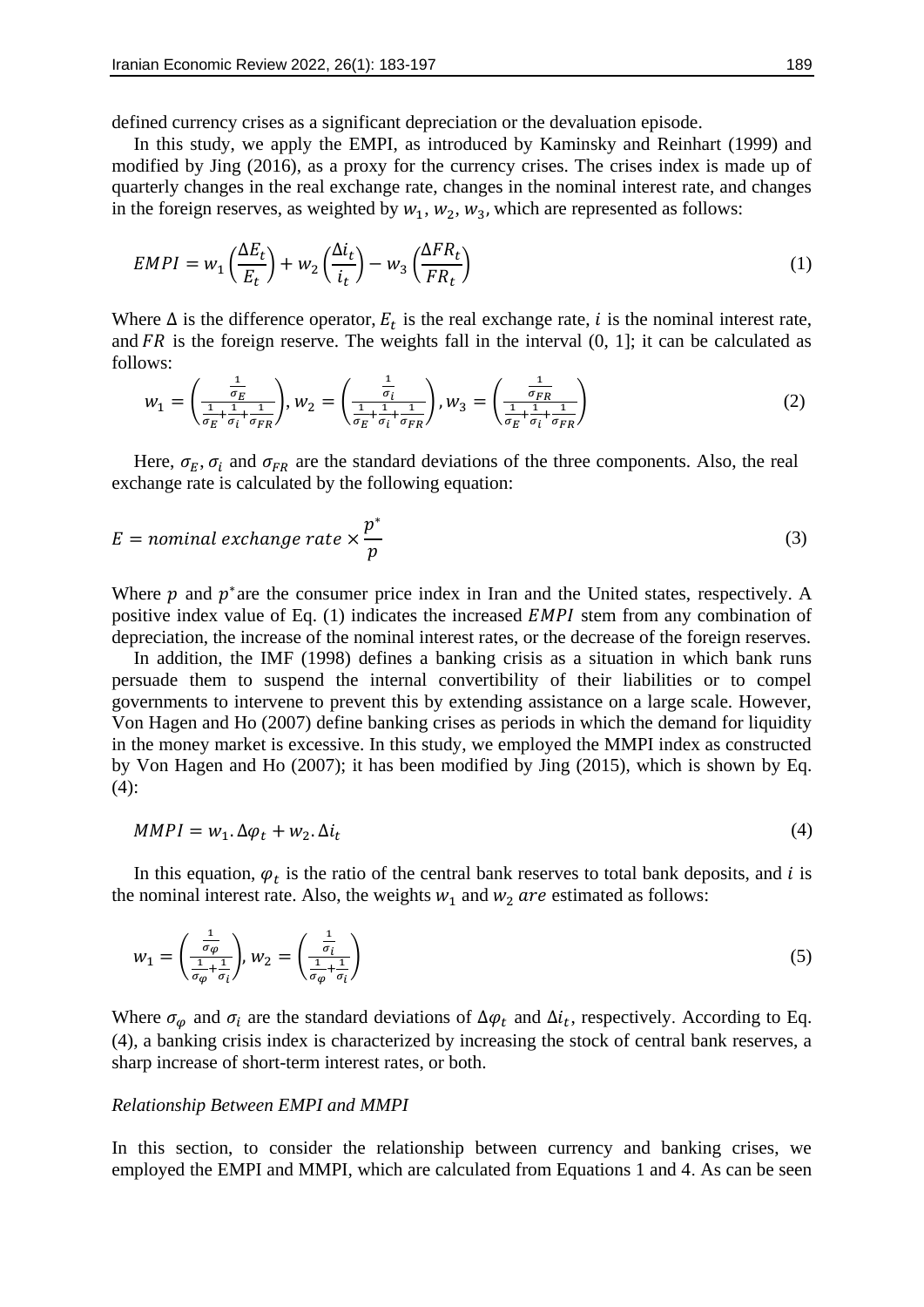from Figure (1), within a short period, including 1984–1985, 1989–1991, and 2014–2016, both EMPI and MMPI changed simultaneously. The fluctuation and instability in these periods are compatible with events discussed in Section 3.

The volatilities of EMPI and MMPI during 1989–1991 were in their highest state. As noted in Section 3, factors such as the decline in crude oil exports, the increase in liquidity and inflation, the decline in real GDP, and an increase in the M2/foreign reserve ratio have all led to the increased volatility during this period. Banking crises often occur along with currency crises. In addition, descriptive statistics for EMPI and MMPI implied that the mean of EMPI and MMPI was close to zero, and the maximum value of EMPI and MMPI was 0.20 and 0.16. These were related to the second quarter of 1992 and the second quarter of 2014.



**Figure 1.** The Relationship between EMPI and MMPI **Source**: Research finding.

#### *The Multi-Categorical and Binary Crisis Variables*

In this subsection, the two variables EMPI and MMPI are transferred into multi–categorical and binary variables according to Boonman et al. (2012), and Jing (2015). Based on Multi– Categorical, the dependent variables (Y) such as EMPI and MMPI can only take four values. It can take the values 3, 2, 1, and 0 for very deep, deep, mild, and no crises, respectively. Table (1) shows how to calculate the dependent variables.

| Table 1. Calculation of Multi-Categorical Variables |          |                                       |  |  |
|-----------------------------------------------------|----------|---------------------------------------|--|--|
|                                                     | Value    | <b>Condition</b>                      |  |  |
| Very Deep Crisis Period                             |          | $Y \geq \mu + 3\sigma$                |  |  |
| Deep Crisis Period                                  |          | $\mu + 2\sigma \le Y < \mu + 3\sigma$ |  |  |
| Mild Crisis Period                                  |          | $\mu + \sigma \leq Y < \mu + 2\sigma$ |  |  |
| No Crisis Period                                    | $\theta$ | Other observations                    |  |  |

**Source**: Research finding.

Here,  $\mu$  indicates the mean, and  $\sigma$  represents the standard deviations of the crises variables. Also, the continuous variables are converted into dummy variables for the binary crises dummy. The dependent variables (Y) such as EMPI and MMPI can only take one and zero values. The crisis is signaled when the values of the EMPI and MMPI exceed the mean plus 1.5 times their standard deviation. Table (2) shows the calculation method for the binary variables.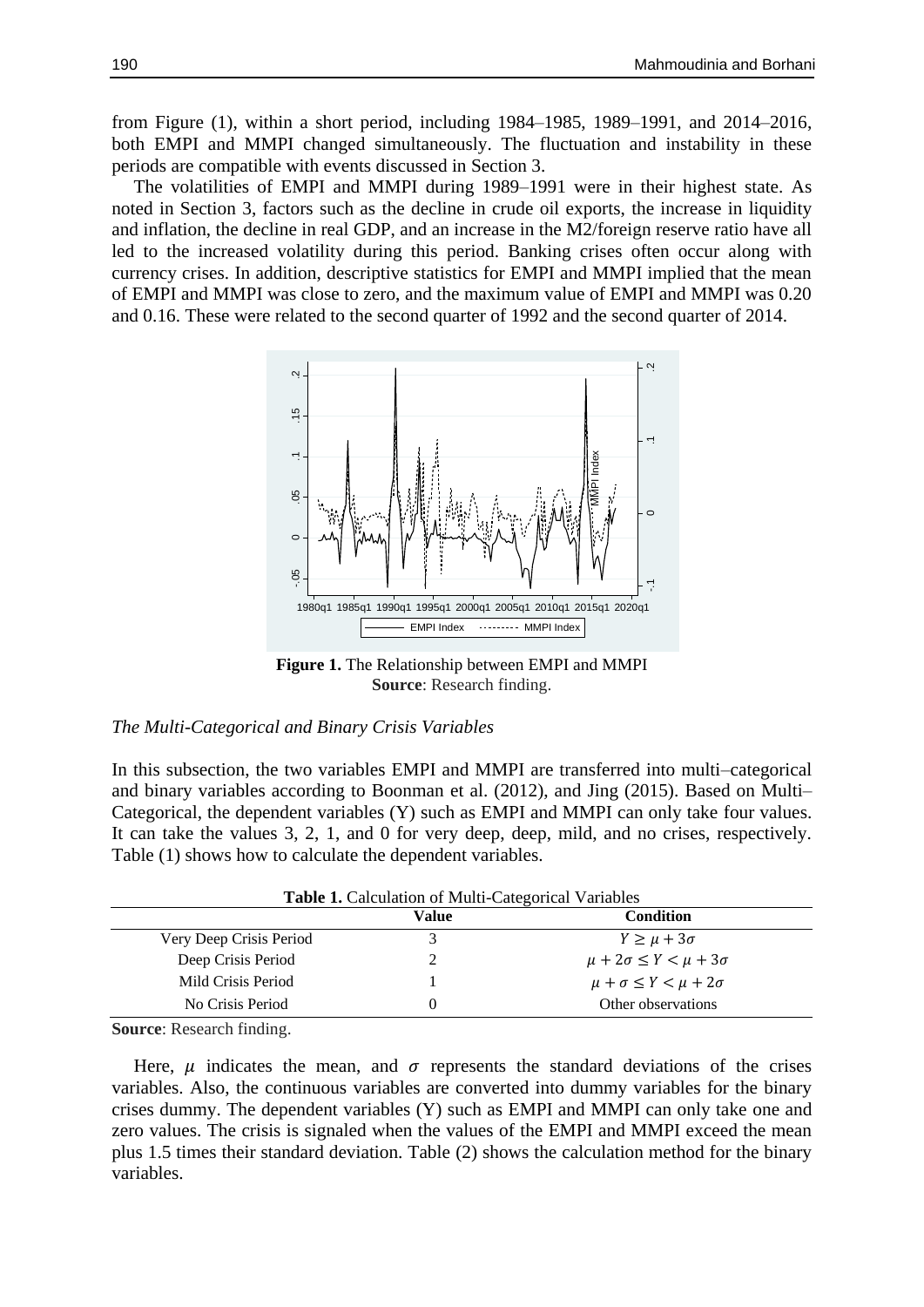| <b>Table 2.</b> Calculation of Binary Variables |                    |                       |  |
|-------------------------------------------------|--------------------|-----------------------|--|
|                                                 | <b>Dummy Value</b> | <b>Condition</b>      |  |
| Crises Period                                   |                    | $Y > \mu + 1.5\sigma$ |  |
| <b>Tranguil Period</b>                          |                    | Other observations    |  |

**Source**: Research finding.

Figure 2 illustrates the lead-lag relation between Multi-Categorical and Binary variables for banking and currency crises in the Iranian economy. The figures show that two crises may occur closely together, so that during the periods 1984–1985, 1989–1998, and 2014-2015, they are coincident with each other.



**Figure 2.** Multi-Categorical and Binary Variables **Source**: Research finding.

## **Empirical Results**

## *Data and Unit Root Tests*

The quarterly time series data used in this paper cover the period 1980Q2–2018Q1, as obtained from the Central Bank of Iran. The quarterly time series data include inflation, real GDP growth, real interest rate, M2/foreign reserve, export growth, real credit growth, and foreign asset/foreign debt.

In the first step, it is necessary to investigate the unit root properties of the data series. For this purpose, we apply the ADF Unit root test. It should be noted that the null hypothesis in the ADF test is non-stationary, and the data has a unit root. The Augmented Dickey-Fuller test statistic results in Table (3) show that all variables are stationary at the level.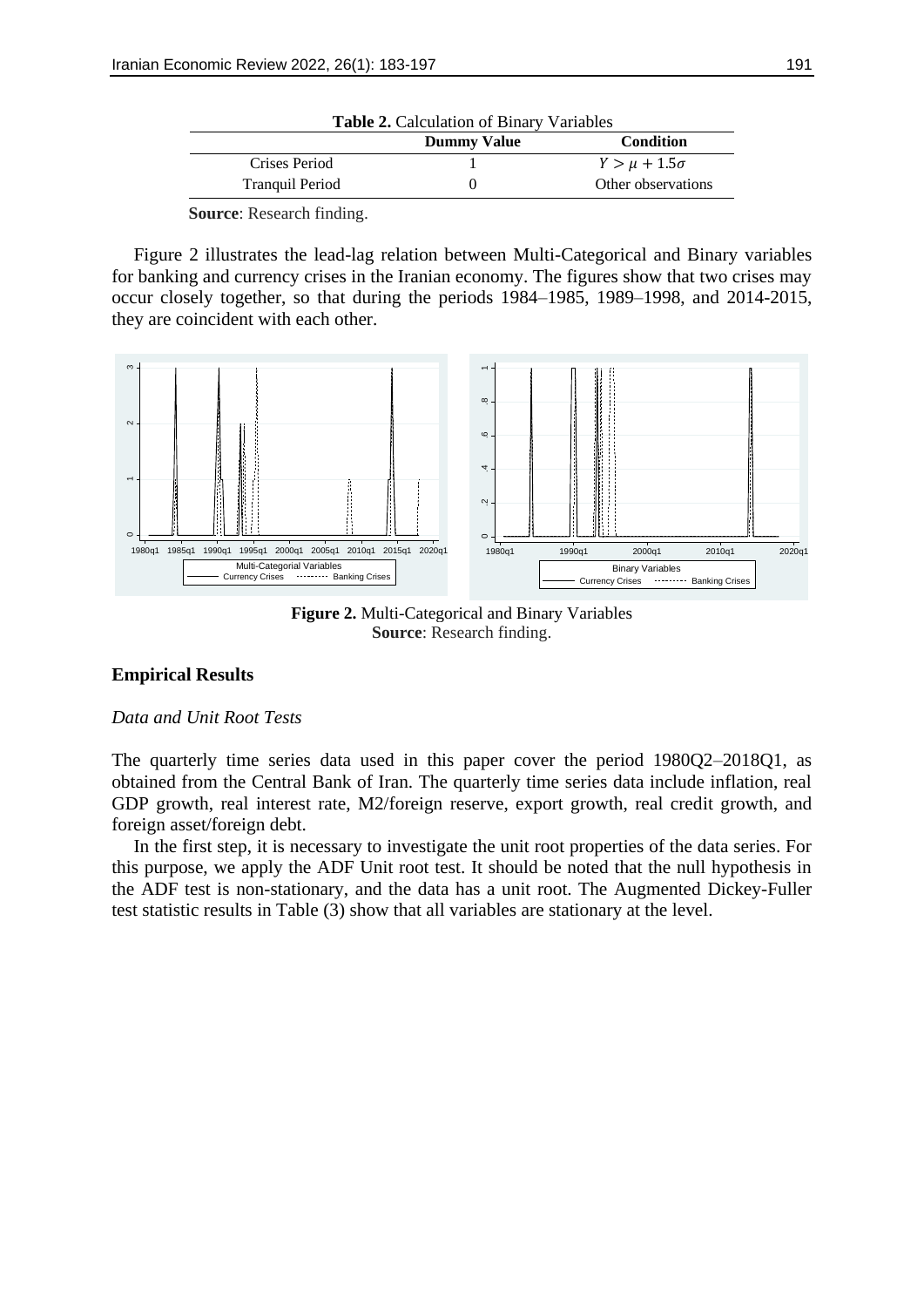| <b>Test in the Level</b>    |          |            |  |  |  |
|-----------------------------|----------|------------|--|--|--|
| <b>T-Statistic</b><br>Prob. |          |            |  |  |  |
| <b>Banking Crises</b>       | $-10.01$ | $(0.00)*$  |  |  |  |
| <b>Currency Crises</b>      | $-7.10$  | $(0.00)*$  |  |  |  |
| Inflation                   | $-3.29$  | $(0.01)$ * |  |  |  |
| Real GDP Growth             | $-4.73$  | $(0.00)*$  |  |  |  |
| Real Interest Rate          | $-2.97$  | $(0.03)*$  |  |  |  |
| Real Exchange Rate          | $-4.27$  | $(0.00)*$  |  |  |  |
| M2/Foreign Reserve          | $-3.64$  | $(0.02)*$  |  |  |  |
| <b>Export Growth</b>        | $-3.62$  | $(0.03)*$  |  |  |  |
| Real Credit Growth          | $-3.14$  | $(0.02)^*$ |  |  |  |
| Foreign Asset/Foreign Debt  | $-3.51$  | $(0.00)*$  |  |  |  |

| Table 3. The Augmented Dickey-Fuller Unit Root Test Statistic |
|---------------------------------------------------------------|
|---------------------------------------------------------------|

**Note**: \* indicates the statistical significance at the 5% level. **Source:** Research finding.

## *Ordered Logit Model Results*

According to subsection 4.3, based on the extraction of crisis variables in terms of multi– categorical variables, we have studied the lag relationship between the two crises. As shown in Table (4), when the dependent variable is the banking crisis, the first lag of the currency crisis has a significant positive coefficient, indicating that the currency crisis increases the probability of banking crises.

Also, the impact of inflation, real exchange, and M2/foreign reserve on the banking crisis is positive and statistically significant. On the other hand, the effect of the real interest rate, export growth, and foreign asset/foreign debt on the banking crisis is negative and statistically significant. According to the available literature, the variables affecting the banking crisis are in some cases similar to the results of this paper. For example, Falcetti and Tudela (2008) state that the real exchange rate and the M2/foreign reserve ratio have a positive impact on the banking crisis. They have also found that increasing the foreign debt could enhance the vulnerability of the banking system. Demirguc-Kunt and Detragiache (2005) state that inflation and M2/foreign reserve can have a positive effect on the banking crisis and, therefore, can be statistically significant. Eijffinger and Karatas (2019) claim that the domestic interest rates has a negative relationship with the banking crisis because the fall in the interest rates can lead to a banking crisis due to the lack of the attraction of depositors in the domestic banking system. They also show that rising inflation increases the likelihood of a banking crisis.

On the other hand, when currency crises are defined as the dependent variable, the coefficient of the banking crises is not statistically significant. Still, the first lag of the currency crises is positive and significant. Table (4) shows that past currency crises help predict the current currency crises. In addition, the results indicate that inflation, GDP growth, and M2/foreign reserve are significant at the 5% level, and the coefficients are positive. However, the real exchange is not statistically significant.

Similarly, Eichengreen and Rose (1999) and Hutchson and Noy (2005) have found a significant positive correlation between the inflation rate and currency crisis. The empirical results of Glick and Hutchison (2001) and Von Hagen and Ho (2007) also showed that the M2/foreign reserves ratio was positively and significantly correlated with the currency crises. Further, Bauer et al. (2007) have shown that the impact of the real GDP on the currency crisis is weak, but significant positive that is the higher growth appears to increase the risk of a currency crisis. They have also stated that high inflation raises the likelihood of a currency crisis.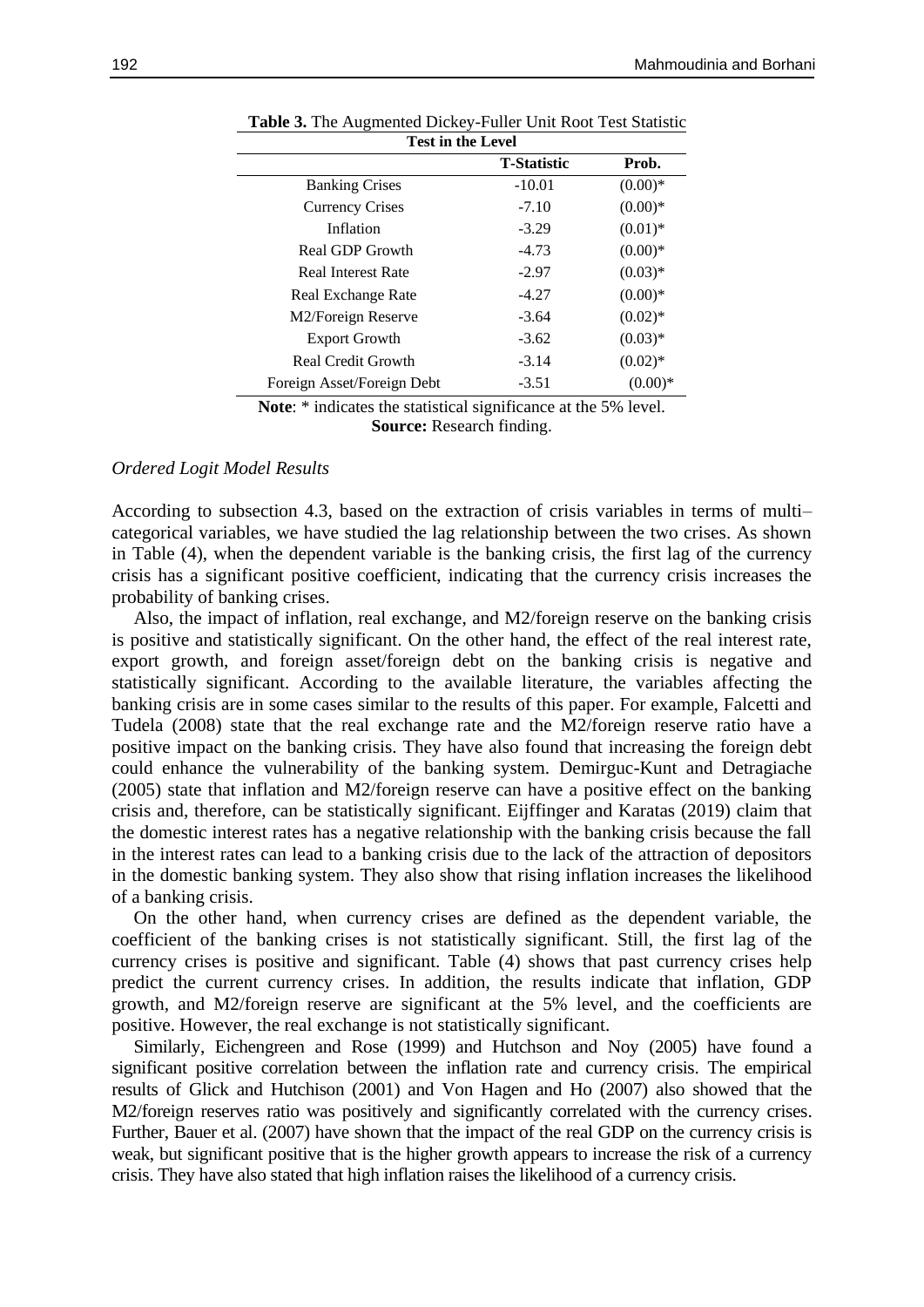|                                 | <b>Table 4.</b> The Ordered Logit Model Results<br><b>Categorical Variables</b> |                    |                              |                     |  |
|---------------------------------|---------------------------------------------------------------------------------|--------------------|------------------------------|---------------------|--|
| <b>Dependent Variable</b>       | <b>Banking Crisis Model</b>                                                     |                    | <b>Currency Crises Model</b> |                     |  |
|                                 | <b>Coefficient</b>                                                              | Z-test (Prob.)     | <b>Coefficient</b>           | Z-test (Prob.)      |  |
| Banking Crises (-1)             | $-0.47$                                                                         | $-0.75$<br>(0.45)  | $-0.95$                      | $-1.11$<br>(0.26)   |  |
| Currency Crises (-1)            | 2.04                                                                            | $2.76*$<br>(0.00)  | 3.10                         | $3.47*$<br>(0.00)   |  |
| Inflation $(-1)$                | 0.18                                                                            | $3.23*$<br>(0.00)  | 0.12                         | $2.18*$<br>(0.02)   |  |
| Real GDP Growth (-1)            | 36.00                                                                           | 1.33<br>(0.18)     | 71.12                        | $2.31*$<br>(0.02)   |  |
| Real Interest Rate (-1)         | $-0,44$                                                                         | $-1.94*$<br>(0.05) | $-0.67$                      | $-2.12*$<br>(0.03)  |  |
| Real Exchange Rate (-1)         | 0.001                                                                           | $2.16*$<br>(0.03)  | $-0.00$                      | $-0.32$<br>(0.74)   |  |
| M2/Foreign Reserve (-1)         | 0.20                                                                            | $2.24*$<br>(0.02)  | 0.21                         | $2.03*$<br>(0.04)   |  |
| Export Growth (-1)              | $-13.05$                                                                        | $-2.00*$<br>(0.04) | $-15.40$                     | $-1.72*$<br>(0.08)  |  |
| Real Credit Growth (-1)         | $-8.84$                                                                         | $-1.41$<br>(0.16)  | 11.89                        | $1.68**$<br>(0.09)  |  |
| Foreign Asset/Foreign Debt (-1) | $-1.13$                                                                         | $-1.89*$<br>(0.05) | $-1.15$                      | $-1.71**$<br>(0.08) |  |
| LR Test                         |                                                                                 | 27.03<br>(0.00)    |                              | 45.04<br>(0.00)     |  |

**Table 4.** The Ordered Logit Model Results

Note: \* and \*\* indicate statistical significance at the 5% and 10% levels, respectively. The probability values are in parenthesis. Moreover, LR Test (likelihood-ratio test) assesses the fit of a model. **Source:** Research finding.

These cases can be in line with the statistics related to the Iranian economy, as mentioned in Section 3. According to these statistics, in the second quarter of 1984, the increase in the real exchange rate by 52% and the increase in M2/foreign reserve by 2% positively affected the banking crisis and currency crisis. In 1990, the increase in the real exchange rate by 130% in the first quarter of 1990 and 45% in the second quarter of 1990, and the increase in M2/foreign exchange reserve by 6% in the first quarter of 1990 and 5% in the second quarter of 1990 all had a positive impact on the banking and currency crises. The economic instability in 1993, including the 20% inflation in the first and second quarters of 1993 and 22% inflation in the fourth quarter of 1993, raised real exchange rates by 42% in the first quarter and 4% in the second one, all leading to the banking crisis and currency crises in 1993. In 1995, the most important factor affecting the occurrence of the banking crisis and currency crises was the increase of inflation to 49% in the first quarter of 1995 and the inflation of 51% in the second and third quarters of 1995. In the first and second quarters of 2014, the increase in the real exchange rate by 108% and 29%, and inflation by 22% and 18%, respectively, all had a positive effect on the banking and currency crises.

## *Logit Model Results*

In this section, MMPI and EMPI are converted into dummy variables as the proxies of banking and currency crises. We use the logit model to consider the lead-lag relationship between the two crises. From Table (5), it can be seen that there is a positive relationship between the currency crisis and the banking crisis when the latter is the dependent variable. However, when a currency crisis is defined as the dependent variable, the effect of the banking crisis is insignificant. Unlike these results, Jing (2015) found that when the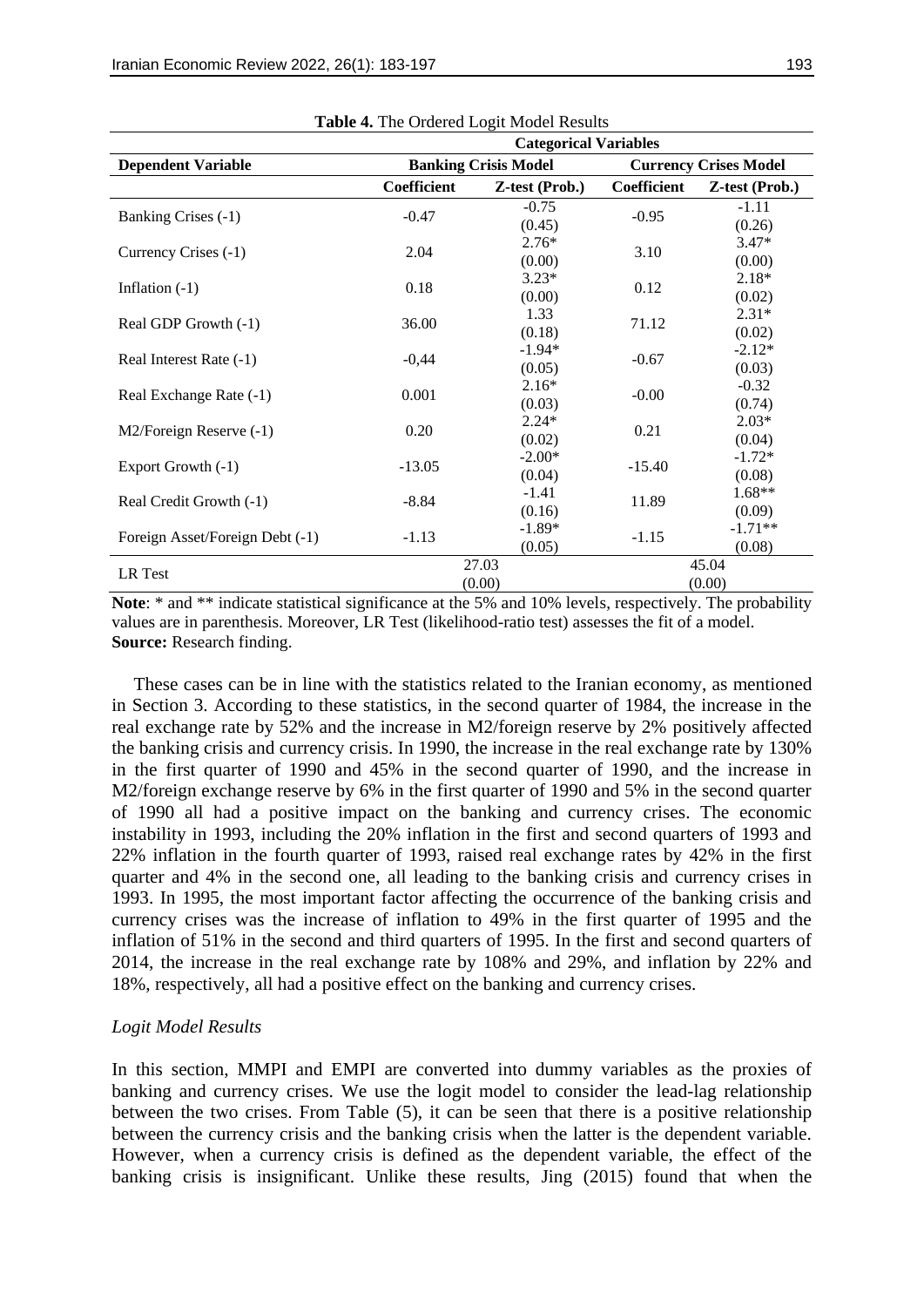dependent variable was the currency crisis, the banking crisis had a great effect on the probability of the currency crisis.

Moreover, the lagged currency crises also affect the current currency crisis significantly. These results confirmed what we have obtained from the ordered logit model.

| <b>Table 5.</b> The Logit Model Results |                    |                             |             |                              |  |
|-----------------------------------------|--------------------|-----------------------------|-------------|------------------------------|--|
|                                         | <b>Logit Model</b> |                             |             |                              |  |
| <b>Dependent Variable</b>               |                    | <b>Banking Crisis Model</b> |             | <b>Currency Crisis Model</b> |  |
|                                         | <b>Coefficient</b> | Z-test (Prob.)              | Coefficient | Z-test (Prob.)               |  |
| Banking Crises (-1)                     | $-0.58$            | $-0.34$<br>(0.73)           | 3.66        | 1.12<br>(0.26)               |  |
| Currency Crises (-1)                    | 8.90               | $2.72*$<br>(0.00)           | 8.71        | $2.16*$<br>(0.03)            |  |
| Inflation $(-1)$                        | 0.20               | $2.08*$<br>(0.03)           | 0.25        | 1.88**<br>(0.06)             |  |
| Real GDP Growth (-1)                    | 86.5               | $2.03*$<br>(0.04)           | 138.7       | $1.66**$<br>(0.09)           |  |
| Real Interest Rate (-1)                 | $-1.33$            | $-2.05*$<br>(0.04)          | $-2.36$     | $-1.98*$<br>(0.04)           |  |
| Real Exchange Rate (-1)                 | $-0.001$           | $-0.93$<br>(0.35)           | $-0.0002$   | $-0.16$<br>(0.87)            |  |
| $M2$ /Foreign Reserve $(-1)$            | 0.73               | $2.43*$<br>(0.01)           | 0.98        | $2.28*$<br>(0.02)            |  |
| Export Growth (-1)                      | $-35.15$           | $-2.37*$<br>(0.01)          | $-46.75$    | $-1.78**$<br>(0.07)          |  |
| Real Credit Growth (-1)                 | $-4.03$            | $-0.43$<br>(0.66)           | 31.47       | 1.87**<br>(0.06)             |  |
| Foreign Asset/Foreign Debt (-1)         | $-5.83$            | $-2.36*$<br>(0.01)          | $-5.90$     | $-2.12*$<br>(0.03)           |  |
| LR Test                                 |                    | 37.33<br>(0.00)             |             | 36.25<br>(0.00)              |  |

Note: \* and \*\* indicate statistical significance at the 5% and 10% levels, respectively. The probability values are in parenthesis. Also, LR Test (likelihood-ratio test) assesses the fit of a model. **Source:** Research finding.

## *Vector Autoregression (VAR) and Granger Causality Test Results*

For more sensitive analysis, we investigated the lag relationship between MMPI and EMPI using the Granger causality test and the VAR model. As can be seen from Table (6), the results suggest that the lagged EMPI did Granger-cause MMPI significantly at the 5% level. In addition, when the EMPI was the dependent variable, the lagged MMPI did not significantly Granger-cause EMPI. The Wald test was significant at the 5% level so that EMPI could be regarded as an effective leading indicator of MMPI. There was a one-way casualty from EMPI to MMPI.

|  |  |  | Table 6. VAR and Granger Causality Test Results |  |  |
|--|--|--|-------------------------------------------------|--|--|
|--|--|--|-------------------------------------------------|--|--|

|                              | VAR                |                   |                    |                |
|------------------------------|--------------------|-------------------|--------------------|----------------|
| <b>Dependent Variable</b>    |                    | <b>MMPI Model</b> | <b>EMPI Model</b>  |                |
|                              | <b>Coefficient</b> | Z-test (Prob.)    | <b>Coefficient</b> | Z-test (Prob.) |
| $MMPI(-1)$                   | 0.07               | 0.71              | $-0.3$             | $-0.34$        |
|                              |                    | (0.47)            |                    | (0.73)         |
| $EMPI(-1)$                   | 0.32               | $3.32*$           | 0.58               | $6.20*$        |
|                              |                    | (0.00)            |                    | (0.00)         |
| Granger causality Wald tests | 11.01*             |                   | 0.11               |                |
|                              | (0.00)             |                   | (0.73)             |                |

**Note:** The null hypothesis of the Wald test is that  $x(Y)$  variable does not Granger-cause  $y(x)$  variables. **Source:** Research finding.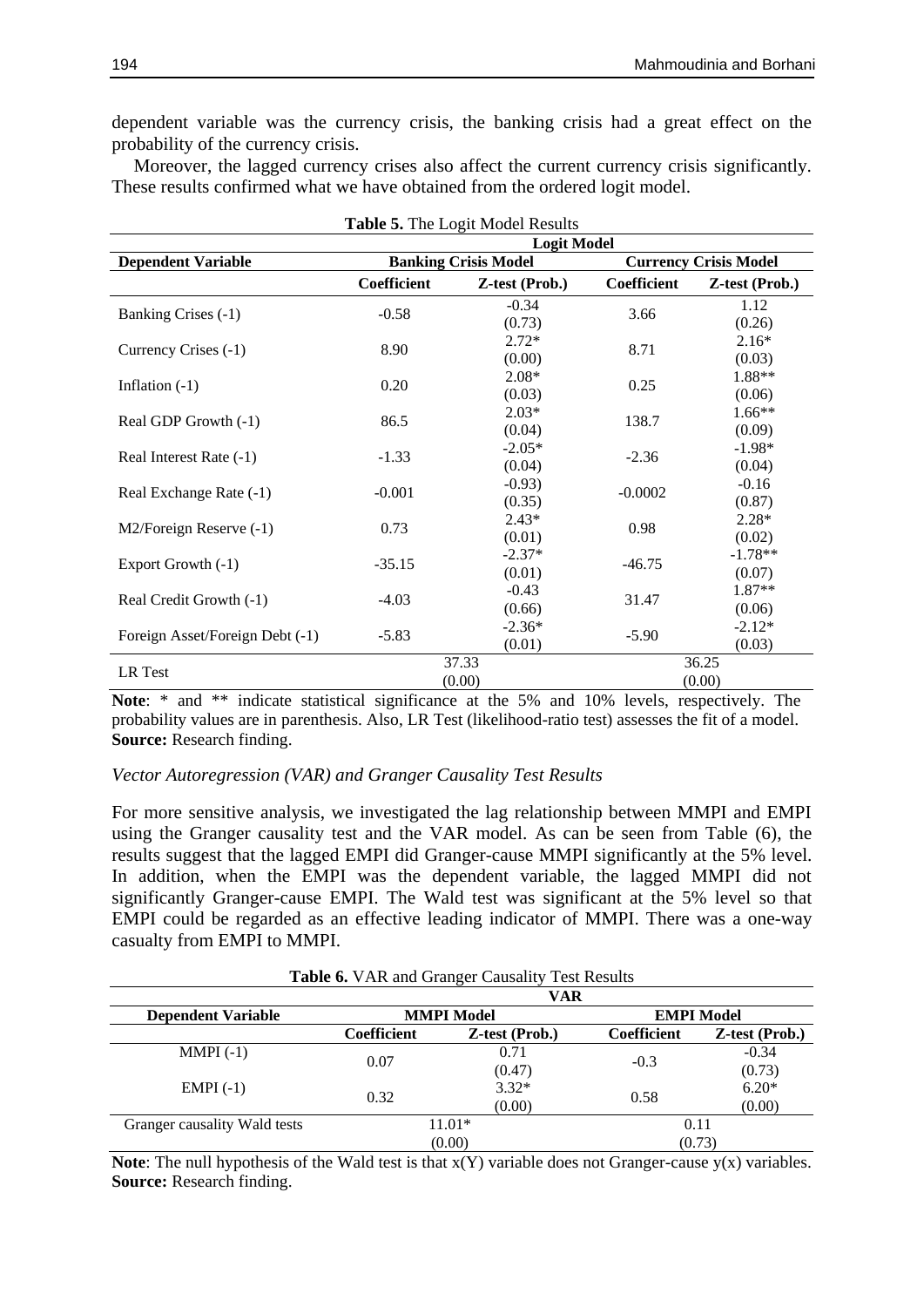#### **Conclusion and Summary**

This paper investigated the twin crises in the Iranian economy from 1980 to 2018. These twin crises in recent years have led to economic instability for some countries. According to the existing literature, twin crises have had more adverse economic consequences than currency and banking crises separately. Contrary to the previous empirical studies in the Iranian economy that have investigated the currency and banking crises separately, the purpose of this paper was to investigate the causal relationship between currency and banking crises.

For this purpose, this paper reinvestigated the relationship between the two crises using multi-categorical and dummy variables extracted from the EMPI and MMPI. First, the currency and banking crises were peroxided by the EMPI and an MMPI. Then, the two variables EMPI and MMPI were converted into multi-categorical and binary. Based on multicategorical variables, the crises could be divided into four categories: very deep crisis, deep crisis, mild crisis, and no crisis. In this case, the ordered logit model was used to investigate the relationship between the two crises. Finally, the two variables EMPI and MMPI were converted into dummy ones, and the logit models were used to examine the lead-lag relationship between the two crises.

The empirical evidence suggested that the Iranian economy had experienced twin crises in some periods over the past four decades. These periods include 1984–1985, which coincided with the onset of the Islamic Revolution, 1989–1998, which coincided with the end of the imposed war, the post-war reconstruction period, and 2014–2015 when the Iranian economy witnessed an unprecedented escalation of the economic sanctions. The statistical analysis in Section 3 confirmed the validity of these cases. In addition, the results obtained by the Ordered logit and logit model showed that when the banking crisis was taken as the dependent variable, the impact of the currency crisis on the banking crisis was positive and statistically significant, and the currency crisis led to the banking crisis. However, when the currency crisis was defined as the dependent variable, the banking crisis did not lead to the currency crisis. The results also showed that the past currency crises could help predict the current currency crisis.

According to the results, Iran's currency and banking crises are due to the combination of macroeconomic imbalances such as high liquidity growths, inflation, sharp rises in government debt, and a high monetary base. These results also showed that for the banking sector's stability in the Iranian economy, the first step is to stabilize and reduce the exchange rate fluctuations. The currency crisis in the Iranian economy is also based on the imbalances in the real sector, the balance of payments, and the country's financial sector.

According to the empirical results, it could be argued that in the Iranian economy, the speculative attack on a currency can lead to a bank crisis because of the shock arising from the currency market, the maturity mismatch between the assets and liabilities in the bank sector and excessive bank debt in foreign currency. Hence, authorities respond to the pressure on the exchange rate by raising the interest rates.

The results of this paper can serve as the first step in studying the relationship between the two currencies and banking crises in the Iranian economy. Moreover, these results can help policymakers deal with currency and banking problems.

#### **References**

- [1] Ari, A., & Cergibozan, R. (2016). The Twin Crises: Determinants of Banking and Currency Crises in the Turkish Economy. *Emerging Markets Finance & Trade*, *52*, 123–135.
- [2] Bauer, C., Herz, B., & Karb, V. (2007). Are Twin Currency and Debt Crises Special? *Journal of Financial Stability*, *3*(1), 59–84.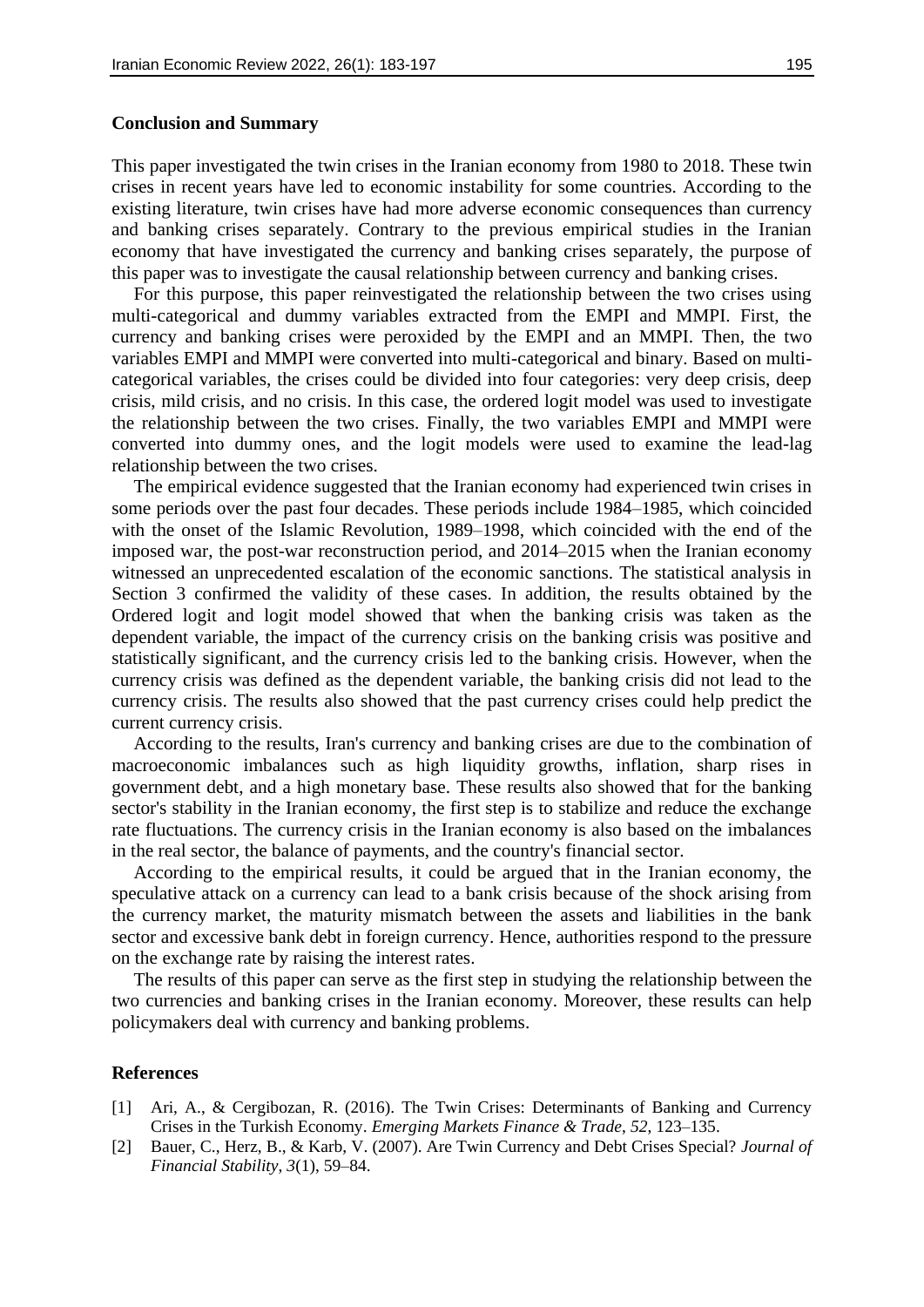- [3] Boonman, T. M., Jacobs, J., & Kuper, G. H. (2012).The Global Financial Crisis and Currency Crises in Latin America. *Research Report 12005-EEF, University of Groningen, Research Institute SOM*, Retrieved from https://research.rug.nl/files/15133011/12005-EEF\_def.pdf
- [4] Boonman, T. M. (2019). Dating Currency Crises in Emerging Market Economies. *The North American Journal of Economics and Finance*, *49*, 273–286.
- [5] Bordo, M., Eichengreen, B., Klingebiel, D., & Martinez- Peria, M. S. (2001). Is the Crisis Problem Growing More Severe? *Economic policy*, *16*(32), 52–82.
- [6] Demirgüç-Kunt, A., & Detragiache, E. (2005). Cross-Country Empirical Studies of Systemic Bank Distress: A Survey. *National Institute Economic Review*, *192*(1), 68–83.
- [7] Eichengreen, B., Rose, A. K., & Wyplosz, C. (1996). Exchange Market Mayhem: the Antecedents and Aftermath of Speculative Attacks. *Economic Policy*, 21, 249-312.
- [8] Eichengreen, B., & Rose, A. K. (1999). Contagious Currency Crises: Channels of Conveyance. *Changes in Exchange Rates in Rapidly Developing Countries: Theory, Practice, and Policy Issues (NBER-EASE, 7).* Chicago: University of Chicago Press.
- [9] Eijffinger, S. C., & Karataş, B. (2019). Together or Apart? The Relationship between Currency and Banking Crises. *Journal of Banking & Finance*, *119*, Retrieved from https://www.sciencedirect.com/science/article/abs/pii/S0378426619302067
- [10] Falcetti, E., & Tudela, M. (2008). What Do Twins Share? A Joint Probit Estimation of Banking and Currency Crises. *Economica*, *75*(298), 199–221.
- [11] Filippopoulou, C., Galariotis, M., & Spyrou, S. (2020). An Early Warning System for Predicting Systemic Banking Crises in the Eurozone: A Logit Regression Approach. *Journal of Economic Behavior and Organization, 172*, 344–363.
- [12] Glick, R., & Moreno, R. (1999). Money and Credit, Competitiveness, and Currency Crises in Asia and Latin America. *Pacific Basin Working Paper Series 99-01*, Retrieved from Federal Reserve Bank of San Francisco.
- [13] Glick, R., & Hutchison, M. (2001). Banking and Currency Crises: How Common Are Twins? In R. Glick and M. M. Spiegel (Eds.), *Financial Crises in Emerging Markets.* New York: Cambridge University Press.
- [14] González-Hermosillo, M. B. (1996). Banking Sector Fragility and Systemic Sources of Fragility. *IMF Working Paper 96/12 (Washington: International Monetary Fund, March).*
- [15] Hutchison, M., & Noy, I. (2005). How Bad Are Twins? Output Costs of Currency and Banking Crises. *Journal of Money, credit and Banking*, *37*, 725–752.
- [16] IMF. (1998). Financial Crises: Characteristics and Indicators of Vulnerability. *IMF Working Paper,* Retrieved from International Monetary Fund.
- [17] Jing, Z. (2015). On the Relation between Currency and Banking Crises in Developing Countries, 1980–2010. *The North American Journal of Economics and Finance*, *34*, 267–291.
- [18] Kaminsky, G. L., & Reinhart, C. M. (1999). The Twin Crises: The Causes of Banking and Balance-of-Payments Problems. *American Economic Review*, *89*(3), 473–500.
- [19] Laeven, L., & Valencia, F. (2018). Systemic Banking Crises Revisited. *IMF Working Paper, 18/206,* Retrieved from International Monetary Fund.
- [20] ---------- (2013). Systemic Banking Crises Database. *IMF Economic Review*, *61*(2), 225–270.
- [21] ---------- (2008). *Systemic Banking Crises: A New Database*. Washington, DC: International Monetary Fund.
- [22] Mahmoudinia, D. (2019). Central Bank Monetary Policy and Its Role in the Emergence of Banking Crises in the Iranian Economy within Modified Money Market Pressure Index. *Quarterly Journal of Economic Research and Policies*, *27*(89), 61–97 (In Persian).
- [23] Mariano, R. S., Gultekin, B. N., Ozmucur, S., Shabbir, T., & Alper, C. E. (2004). Prediction of Currency Crises: Case of Turkey. *Review of Middle East Economics and Finance*, *2*(2), 87–107.
- [24] Miller, V. (1999). The Timing and Size of Bank-Financed Speculative Attacks. *Journal of International Money and Finance*, *18*(3), 459–470.
- [25] Mishkin, F. S. (1996). Understanding Financial Crises: A Developing Country Perspective (29– 62). In M. Bruno and B. Pleskovic (Eds.), *Annual World Bank Conference on Development Economics.* Retrieved from https://www.nber.org/system/files/working\_papers/w5600/w5600.pdf